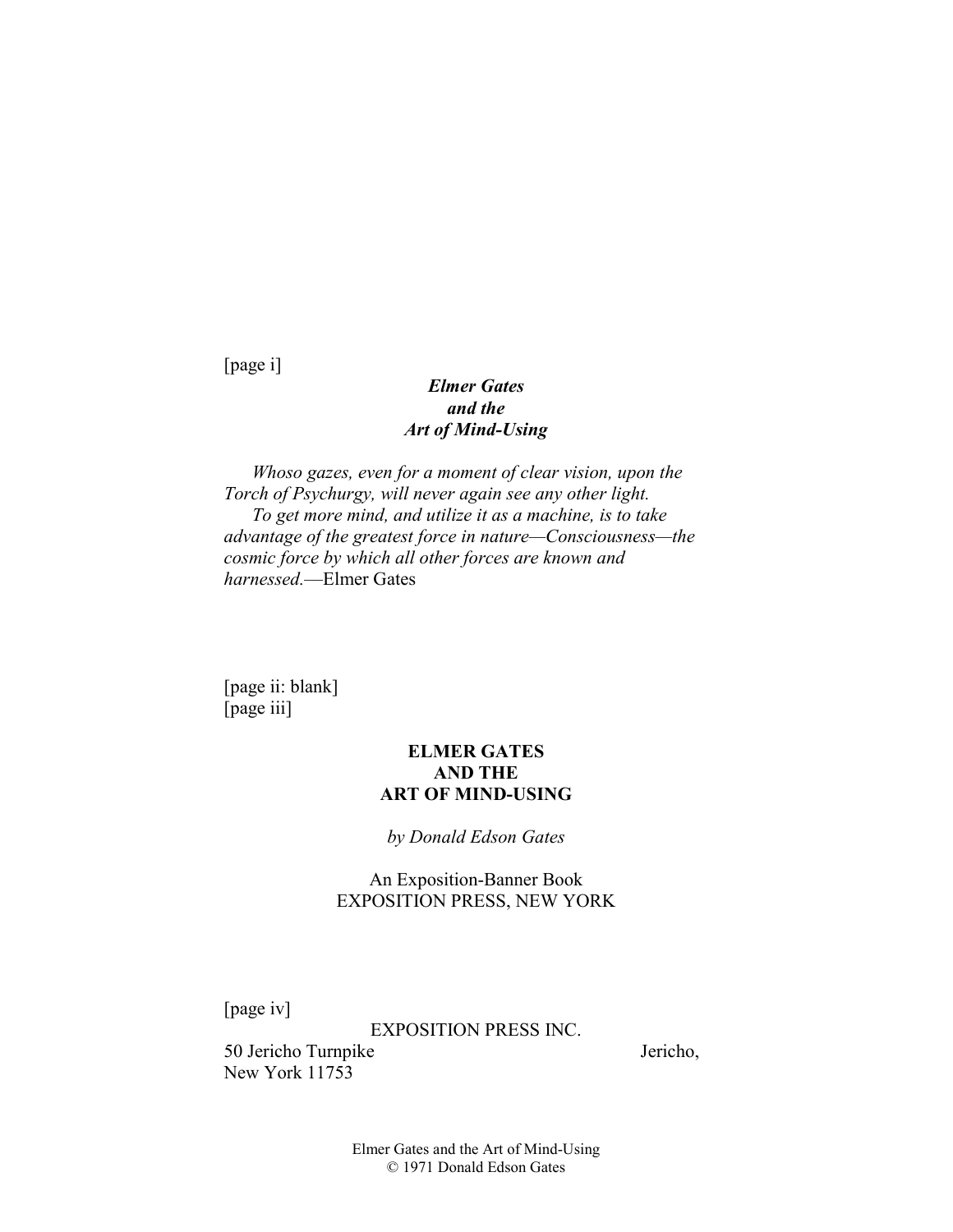## FIRST EDITION

© 1971 Donald Edson Gates. *All rights reserved, including the right of reproduction in whole or in part in any form except for short quotations in critical essays and reviews. Manufactured in the United States of America.* 

## **LIBRARY OF CONGRESS CATALOG CARD NUMBER: 74-114058**

682-46994-7

[page v]

#### **Contents**

Preface ix

## PART ONE

| Origin and Development of the Art of Mind-Using        |     |
|--------------------------------------------------------|-----|
| 1. Early Tendencies and Influences                     |     |
| 2. Further Insights, Impulses and Purposes             | 41  |
| 3. Quiescence and the New Introspection                | 49  |
| 4. Bodily and Environmental Conditions                 | 61  |
| 5. The First Period: Awakening to Predilections        | 75  |
| 6. The Beginning of a Scientific Art of Mind-Using     | 87  |
| 7. Attention, Dirigation, and the Newest Introspection | 111 |
| 8. More Mind: Mind-Embodiment and Brain-Building       | 125 |
| Steps Toward an Art of Discovery                       | 143 |

## PART TWO

| The Thirty-Three Years' Work       | 167 |
|------------------------------------|-----|
| 10. A Final Test                   | 169 |
| 11. In Honor of an Important Event | 203 |
| 12. The Laboratory Epic            | 219 |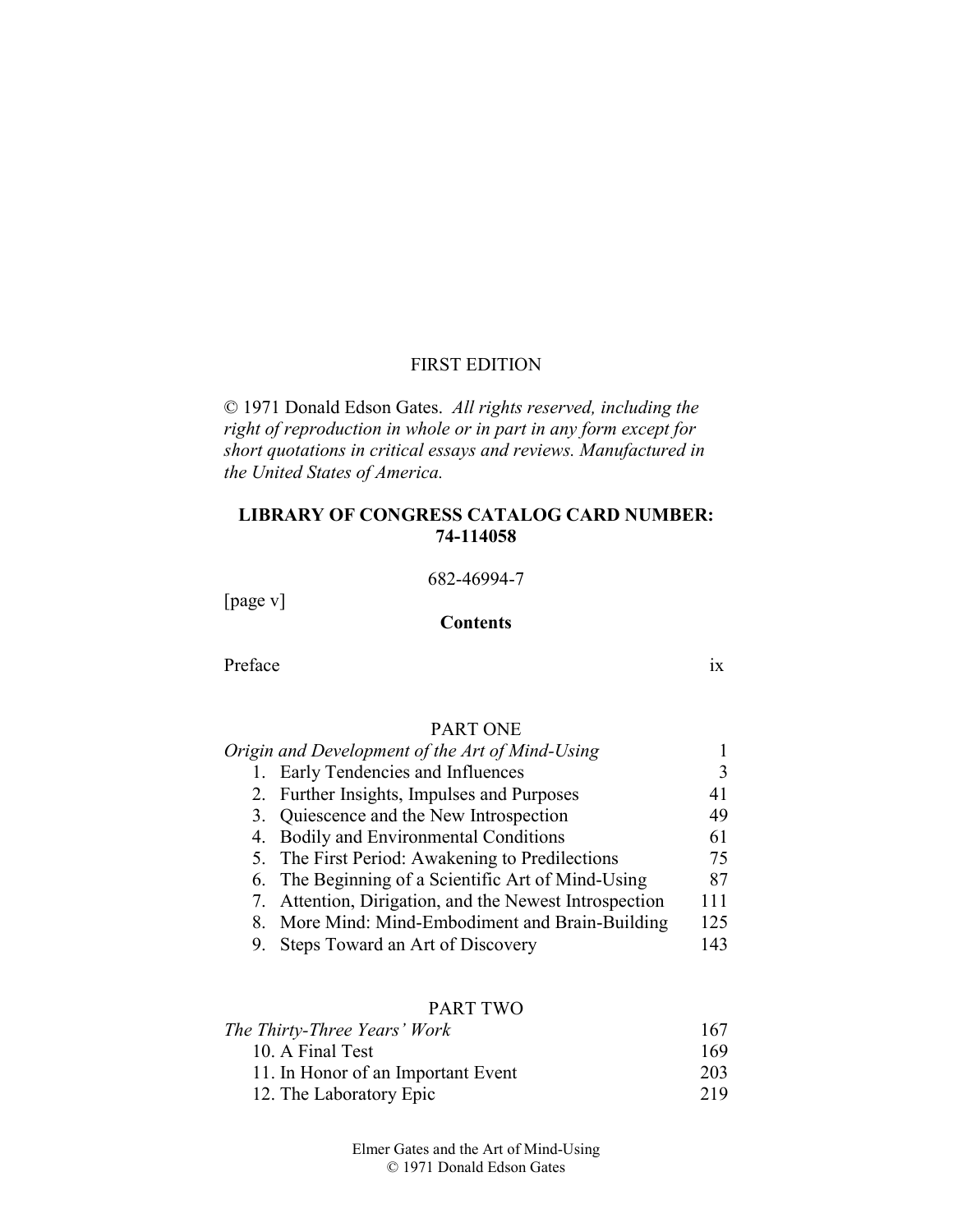| 13. The Laboratory Epic—Part Two | 249 |
|----------------------------------|-----|
| 14. The Chevy Chase Record       | 281 |
| 15. The Bridge to Validation     | 309 |
| 16. A Cosmos of Consciousness    | 335 |
|                                  |     |

## PART THREE

| The Twelve Years' Work          | 367 |
|---------------------------------|-----|
| 17. A Dominancy Won             | 369 |
| 18. The Business Dominancy Lost | 391 |
| 19. The Growing Ideal           | 415 |
| 20. Time: All There Is          | 443 |

# [page vi]

## PART FOUR

| The Three Messages of Elmer Gates              | 461 |
|------------------------------------------------|-----|
| 21. The First Message: The Twelve Volumes      | 463 |
| 22. The Second Message: The Institutional Work | 479 |
| 23. The Third Message: The Teachers and Pupils |     |
| Association                                    | 493 |
|                                                |     |
| Epilogue                                       |     |
| The World-Teachers                             | 505 |
|                                                |     |

*Appendix*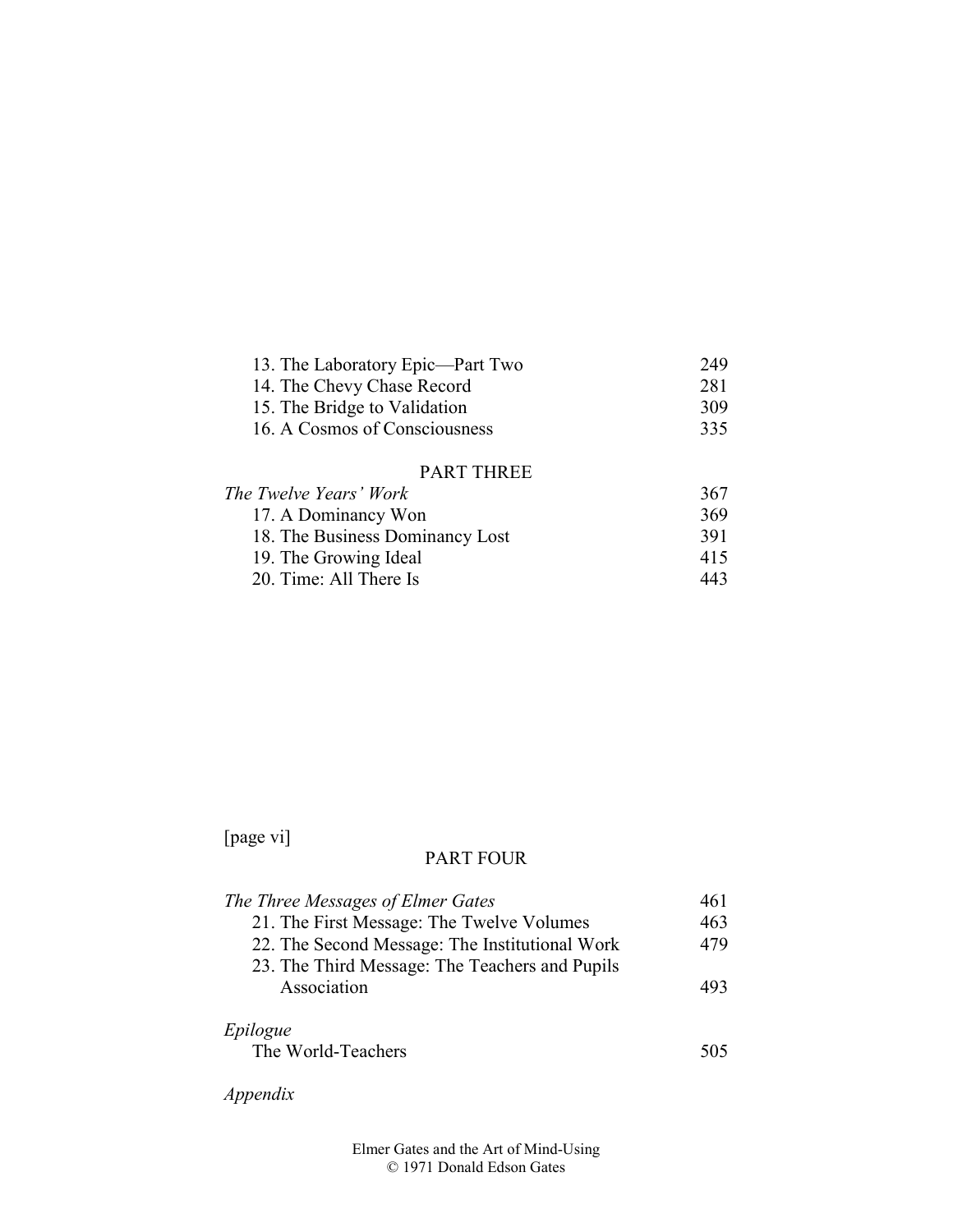A Taxonomy of Heurotechny 533

[page vii]

## ILLUSTRATIONS

*Elmer Gates at 50 Kate Field's Washington Inscription in Gates' Personal Copy of Dreiser's First Novel Mrs. Elmer Gates (Phebe) The Elmer Gates Laboratories at Chevy Chase A Notice of a Gates Separation Process Elmer Gates and Elmer, Jr., in the Laboratory Alma Pearl Edson (Pearlie), at 16 The Music Hall in the Department of Acoustics and Music at the Elmer Gates Laboratories Specimen Pace from Manuscript Elmer Gates at 61* 

[page viii: blank]

[page ix]

Elmer Gates and the Art of Mind-Using © 1971 Donald Edson Gates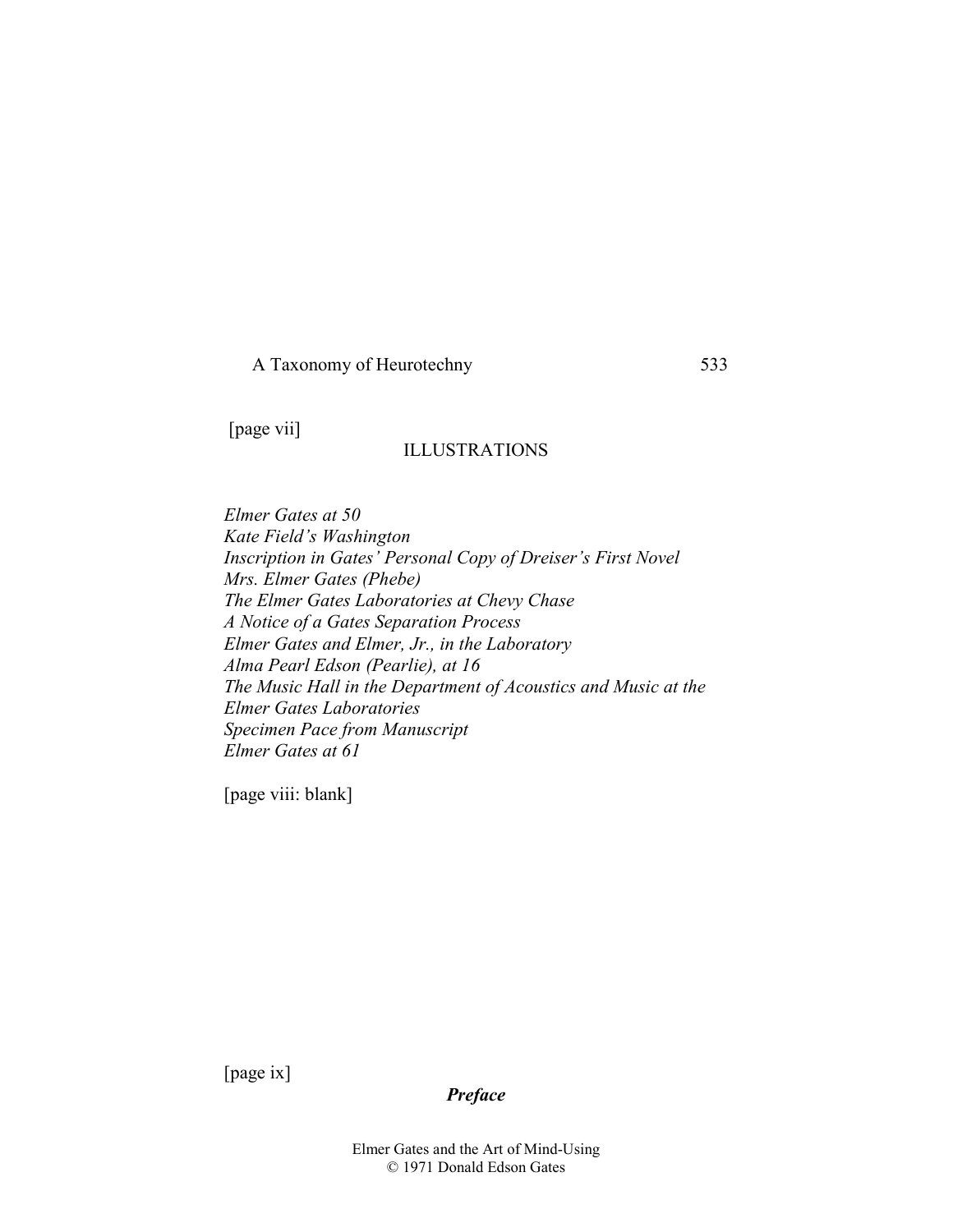This account of my father and his works tries to depict that "greatest of all observable phenomena—a Person," to show the attitudes and points of view and methods and aims and accomplishments of a genius in a new and unique line, to view the workings of the mind of a man who was naturally a psychologist. His was the study of an individual mind and the methods it found natural in learning and teaching, in discovering and inventing, so he studied his whole life and recorded it as mental growth, as an actual experience. His work was his life.

The name of Elmer Gates is practically forgotten. Yet he pioneered in an improved scientific method and an art of research to discover a new world of mind and Consciousness. He published no books, wrote no papers for scientific journals, sought neither personal wealth nor reputation. His successful experiments were made only to convince himself, as he planned later to demonstrate his new methods. Two dozen public lectures in six years were augmented by a few interviews and articles, hurriedly dictated, and a flood of press notices, mostly appreciative, many inaccurate, others pure fiction or fancy; yet the impress on his times was immediate and far-reaching. His work attracted the sympathetic interest and moral support of many persons scattered over the world.

Eminent contemporaries endorsed his work and genius: "As a discoverer and practical demonstrator of the subtle laws of nature no man has achieved more and in so many departments of knowledge" (Elizabeth Bryant Johnston, author); "He has gotten nearer to the fundamental purposes of life than anyone

#### [page x]

else" (F. Parke Lewis, M. D.); "His educational ideas and experimental originality, fertility, and clearness are destined to produce far-reaching results" (Professor Patrick Geddes, Edinburgh, Scotland; biologist, sociologist, educator); "I cannot sufficiently express my admiration of the simplicity, the common sense, and yet also the startling originality of his scientific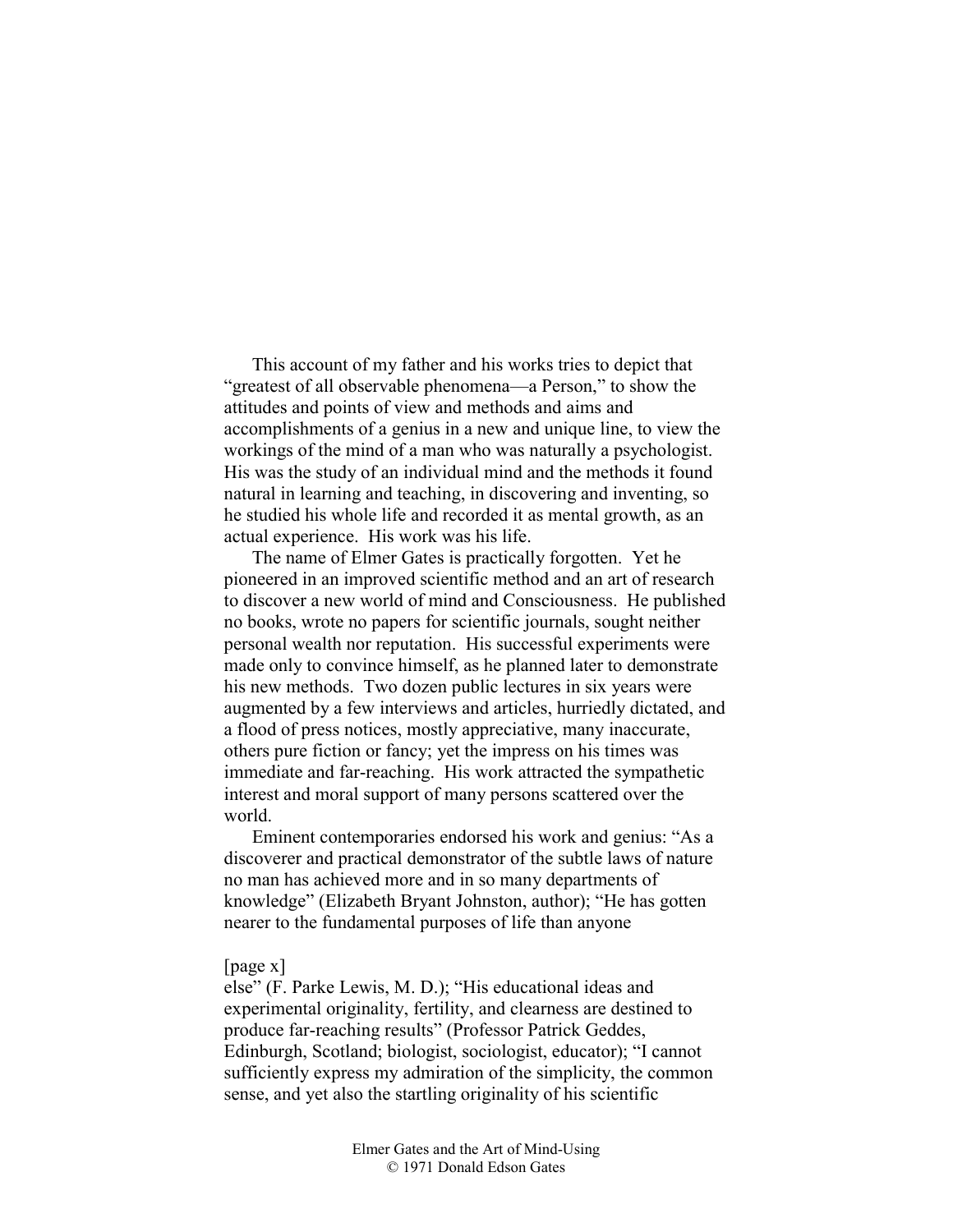methods" (Professor C. H. Hinton, mathematician and physicist); "A man of decided genius, destined to important achievements" (John W. Hoyt, former governor of Wyoming Territory and founder and first president of the Wisconsin Academy of Science); "He is opening a new world of marvelous interest, new paths for the attainment of knowledge" (F. Guernsey, editor, *Mexican Herald*); "One of the great mental leaders upon whose periodic appearance the advancement of thought depends" (Theodore Dreiser, novelist).

The name of Elmer Gates became a household word—"an Edison of the mind," the "Wizard of Chevy Chase," and was even used in breakfast food commercials. Grateful beneficiaries wrote calling him "master of compassion," and "choice and master spirit of the age."

Then an international figure, Elmer Gates, at the height of his acclaim and prestige, changed his plans and withdrew from public view back into the hidden depths of thought and research. What compelling duty did some new insight into his mission bring? What were his culminating discoveries that caused him to exclaim late in his career: "If these discoveries are what they seem to be, their promise glows like an aurora on the dawn of the world's hopes!"

There is an overwhelming wealth of material in twenty-five thousand pages of his manuscripts, records, and letters. This book is largely an editorial selection from them, and hopes to show the significant difference between his scientific approach and that of speculative thinkers, although language is often wanting in the communication of new insights and methods. However, a start must be made, perhaps in the manner of the artist, Thomas Hovenden, for whom my father named his firstborn.

#### [page xi]

Hovenden was a close friend, and once wrote about his working methods to my father: "My large picture is under way—so far as thinking it out more clearly, and that is a good part of the work in